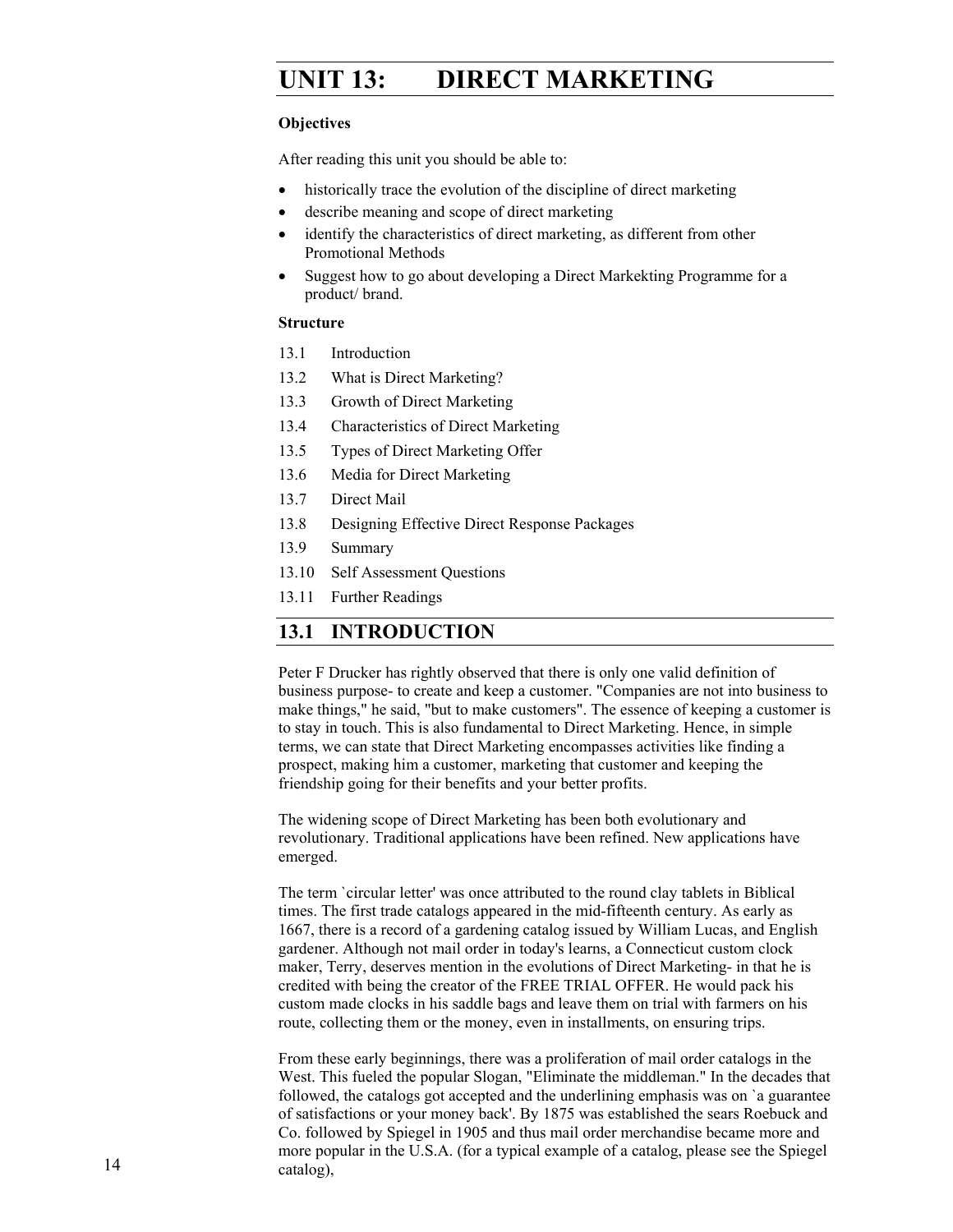We notice that marketers in India are already using Direct Marketing, Just about everybody uses Direct Mail sometime or the other, Almost everyone in business uses the telephone to reach his customers or prospects directly. Lately, most companies are officially recognizing the concept and planning conscious programmes along these lines and hence, Direct Marketing is fast becoming a buzzword of the '90's with both agencies and clients.

# **13.2 WHAT IS DIRECT MARKETING**

On a simplistic note one can say that Direct Marketing is nothing but getting the message through, directly. However the Direct Marketing Association, (U.S, A.) defines it as "an interactive system of marketing which uses one or more advertising media to effect a measurable response and/or transaction at any location."

In the above definition we identify some key words, which differentiate Direct Marketing (DM) from other marketing communications disciplines,

These key words are:

**Interactive:** one to one communication or interaction between the marketer and the prospect/customer.

**One or more advertising media:** a combination of media used to synergize, often more effective than any single medium.

**Measurable Response:** possible to measure response, quite accurately.

**Transaction at any location:** may take place by phone, at a kiosk, by mail or by personal visit.

**Direct Marketing, Direct Mail, Mail Order, Direct Response Advertising:** Many relate Direct Marketing to a medium (Direct Mail) or a technique (Direct Response Advertising) or a channel of distribution (Mail Order). In fact DM is all the three, and much more.

In the words of Drayton Bird-Vice-Chairman and Creative Director, Ogilvy and Mather Direct Worldwide puts it, "It includes any activity whereby you reach your customer or prospect directly and they respond to you directly."

Let us now systematically discuss and differentiate one from another.

**Direct Response Advertising** in any medium including Direct Mail is that which offers a measurable response and /or transaction at any location, It is any advertising used to sell directly to customers, be it an advertisement with a coupon in a newspaper or magazine or even a telephone solicitation.

**Direct Mail** is a medium through which a pre-defined and predetermined number of selected consumers are addressed through the form of mail. Using computers, letters are easily personalised to make the maximum impact on the person receiving it. This medium becomes very effective in respect to selectivity of consumers, timings and the ability for the customer to respond using coupons or pre-paid reply envelopes.

It is one of the media, the others being newspapers, magazines, television, radio, telephone and such others used for Direct Marketing.

**Mail Order** is a method of selling that relies on Direct Response Advertising to effect a measurable response and/or transaction by mail, telephone or other interactive media, Mail Order usually means the sale of products or services to customer or to industrial users by means of a catalog or Direct Response Advertising, In many cases, the medium used is Direct Mail and the fulfilment is also by mail, As distinguished from Direct Mail, which remains one of the several advertising media used by Direct Marketers, Mail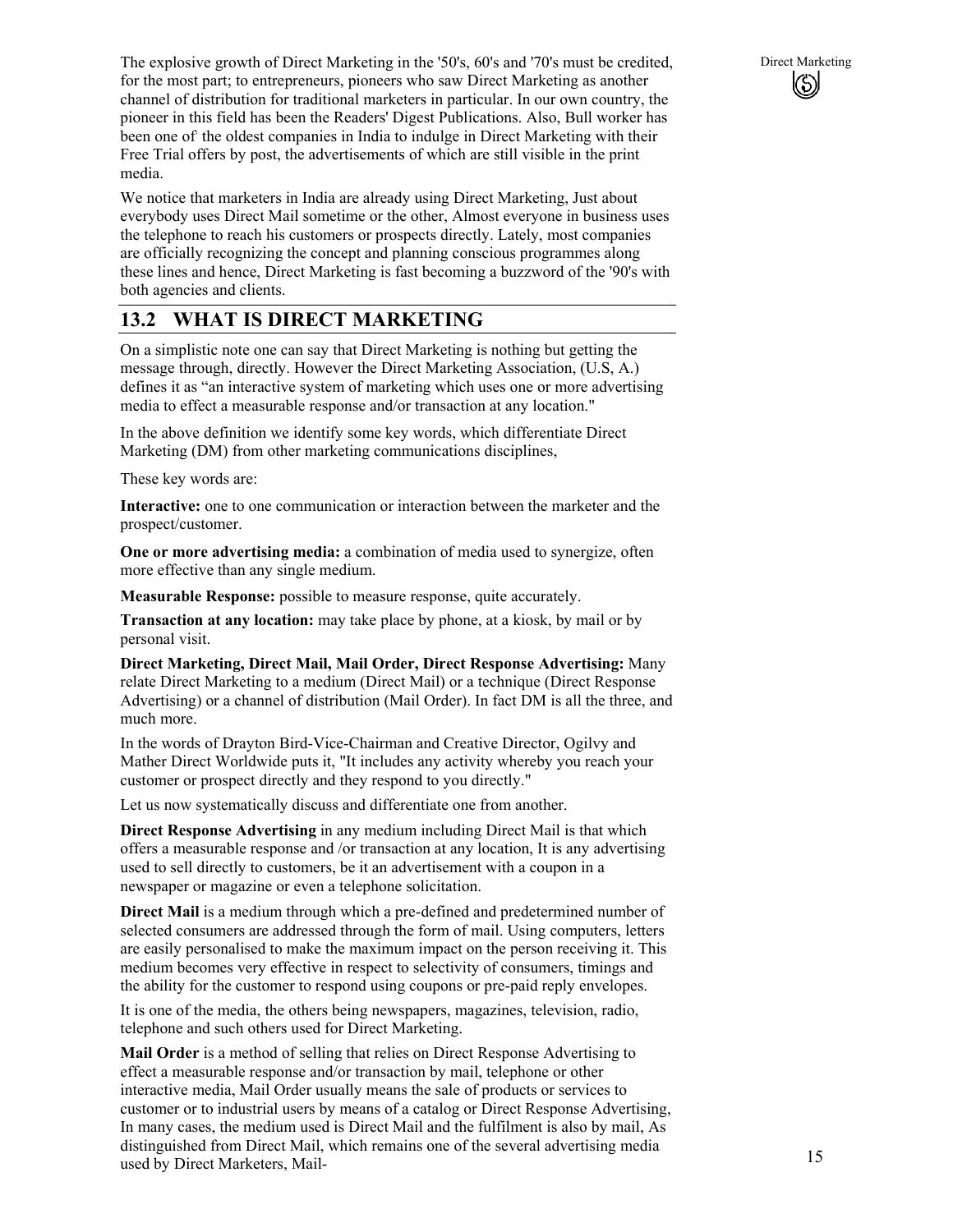Order is a selling method.

Alternative method of selling encompassed in the definition of Direct Marketing are those in which as a result of Direct Response Advertising.

The buyer personally visits the sellers<sup>'</sup> location to effect a transactions.

The seller calls at the buyer' s location in person or by telephone to effect a transaction.

### **13.3 GROWTH OF DIRECT MARKETING**

In most countries - including ours - people increasingly wish to be heated as, and to act as, individuals. In contrast with today's scenario, it was not many years ago that the most cost effective way of making a customer started with mass advertising. For a very low cost per contact, you could reach almost each of your customers with a similar promise. and it worked. Marketing then was relatively simpler. The marketer could standardise his marketing, concentrate on a few major markets, deploy on a few major markets, deploy mass marketing based on product differentiation approaches, rely on hard sell and media domination, relying on product features.

However, in this era of niche marketing, the marketers have to fight harder and think in terms of localised marketing effort, segmenting the market and developing new products and line extension, sales promotion, price value combination and public relations on a planned and sustained basis.

Today, products themselves are much more complex. Variety is much greater. Communications have to be targeted to work harder. Whereas earlier marketers could think of using a large net and scoop up many fish, today they have to think in terms about how to line and catch individual fish.

All evidence points to the contrived. growth of Direct Marketing in the next decade. New emerging lifestyle and value systems are major contributors to the growth of Direct Marketing. Psychographic measurements reflect the, changing habits, attitudes behaviour patterns. The Direct Marketers have realised that there is no one single homogenous market place, but rather that the total market consists of a great many homogenous market segments reflecting a variety of conntemporary lifestyles. 'Other socio-economic changes beside the change in the nature of the market place itself have been contributors to the growth of Direct Marketing., An increase in the media cost, in the cost of traditional, methods of distribution of goods to the consumers have led the marketers to adopt this marketing discipline. Besides, our fast-paced life is encouraging Direct Marketing. The availability of computer technology and the new credit card techniques have also played their role. Computers allow segmentation that identifies \*the prime prospects, eliminates waste circulation, determines duplication amongst several lists and most important, the computergenerated letter allows-the advertiser to personalise Direct Mail.

### **13.4 CHARACTERISTICS OF DIRECT MARKETING**

The characteristics which distinguish Direct Marketing from all other marketing methods is its efficiency. The ability to swiftly determine the success or failure of any effort by simply counting the pre-coded responses enables the Direct Marketers to test their programmes on a small scale before incurring any major expenditure.

It provides the advantage of being able to target, personalise and get immediate action. Direct Marketing is most effective in directing a marketing effort only to likely prospects, Personalisation means the ability to speak to potential customers as individuals and not as impersonal members of a vast audience. This has been made possible through computerised printing techniques which enable a Direct Marketer to store, and later recall in a printed format, personalised information on each member of the audience they wish to reach.

While other marketing methods rely on the memory 'of their prospects to recall their advertising when they happen to be shopping for a particular product or service, Direct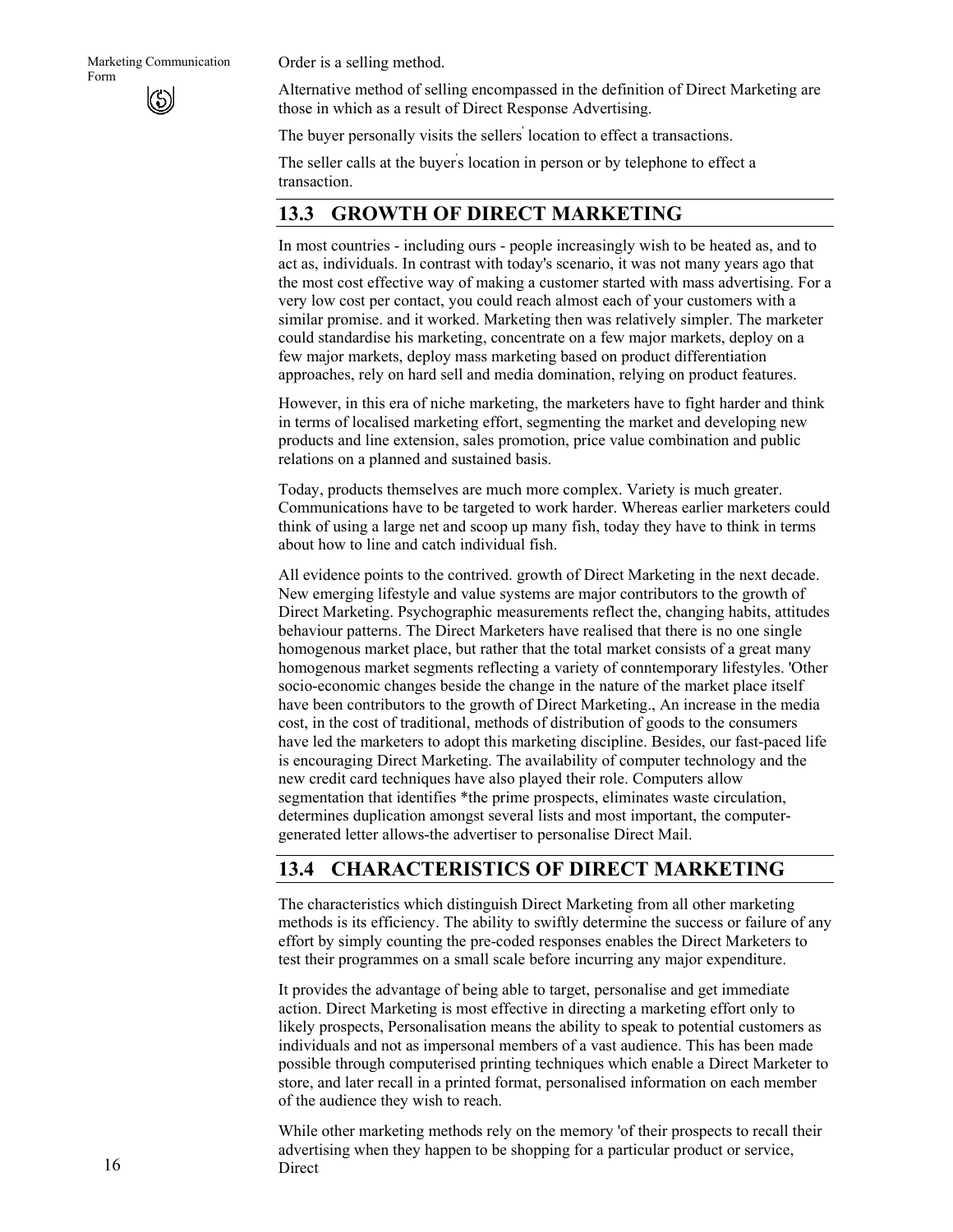Marketers have developed refined techniques for getting an immediate response. Direct Marketing

These programmes can overcome the physical or geographical limitations that retail or face to face marketing encounters. Hence its ability to expand the market.

It can be used in combination with other media to make the entire effort more effective for example, it can greatly reduce the cost of generating a qualified sales lead, which can then be closed with a phone call or a personal sales visit.

It differs from other disciplines such as sales promotion and general advertising. While general advertising speaks to the customers enmass and does not require immediate action, Sales promotion may use the techniques that Direct Marketers use.

Essentially, the purpose of Direct Marketing can then be expressed as a three step process.

- 1. Isolate your customers
- 2. Build a continuing relationship
- 3. Build a profitable relationship

#### **Direct Marketing of What and for Whom:**

Many national advertisers earlier disdained Direct Marketing. This was because it had a reputation as a haven for the disreputable. It was also regarded as a sales tool for relatively inexpensive merchandise. In part this attitude was due to the risk perceived by the customers in purchasing goods by mail from companies with no established reputation. Consumers were skeptical and dissatisfaction prevailed. However, today many companies engage in Direct Marketing efforts often directed to a very upscale audience. The range of users is diverse ranging from individuals to various businesses giant corporations as well as small retailers and industrial service organisations. However, it is not confined to these areas only. Elements of Direct Marketing are used by educational and health institutions, religious and charitable organisations, theatre groups and universities to keep members informed, solicit funds and promote understanding. In India also social institutions like Lok Kalyan Samity, National Aids Control Organisations and a host of others, have been utilising direct marketing, to accomplish these objectives.

Similarly, in the recent years, the scope of products offered by Direct Marketing has expanded substantially. The axiom that anything can be sold by Direct Marketing has become more important. The range of products is diverse; from a host, of speciality general merchandise at one end including clothing, home furnishings, gift items to the burgeoning category of financial products and insurance at the other.

Products lending themselves to Direct Marketing must be unique-not easily available in the neighbourhood retail store. It should have a distinguished quality or render useful service not generrally convenient to buy. It should open the door for repeat business. If it comes with a well known name backing it, so much the better. Above all, it must be good value for money. The advertiser must be geared to handle repeat business.

The underlying criteria, therefore, one of Universality, Unusuality, Uniqueness

Aaron Adler has suggested that the marketer should ask himself the following questions while picking up products for Direct Marketing.

Does this items offer utility and/or beauty to your prospect? Does this item have the design or style your prospect relates to? Is it, priced right for your prospects economic level?

Is it an item for which your prospect is likely to find/feel a need or desire and derive benefits?

India has witnessed the classic case of selling a product such as a fire extinguisher ceasefire-through Direct Marketing.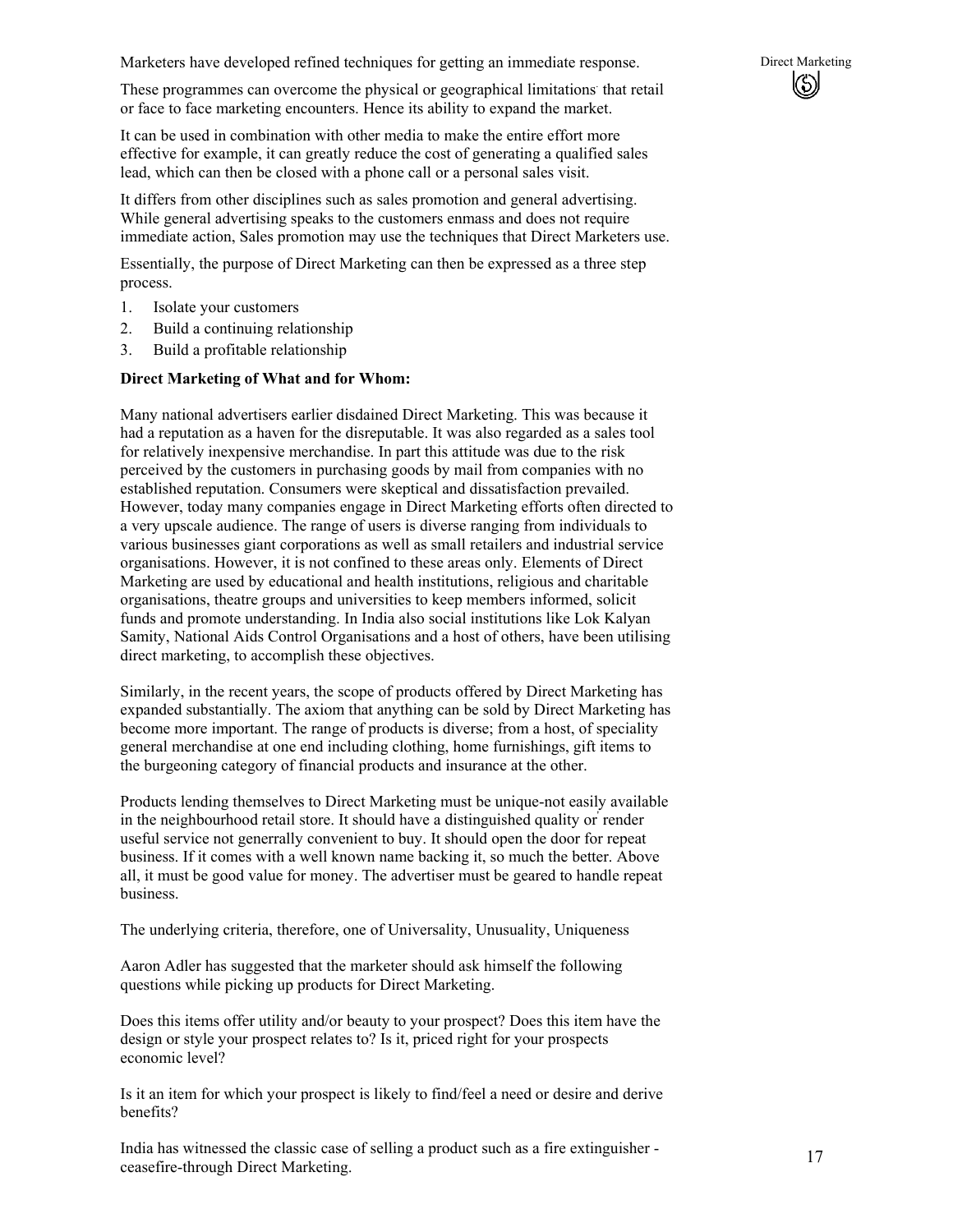# Marketing Communication **13.5 TYPES OF DIRECT MARKETING OFFERS**

The proposition made to the customers the offer can mean the difference between success and failure. Ani Emerson, President of Emerson Marketing agency, suggests that Direct Marketing offers can be divided into two categories.

Direct Sales - the one step strategy Head getting - the two step strategy

### **13.5.1 Direct Sales**

These are also called one step offers whereby customers order the product, and commit themselves to paying for it, or returning it at the time they receive the product. Direct Sales can be a simple straight forward coupon in a newspaper or a series of elaborate mailing pieces for a computer system. Regardless of the simplicity or complexity of the offer, the intent of the promotional effort is to `close a sale'. Following are certain kinds of Direct Sales offers.

**One step purchase of specific products:** The simplest example of this are the small advertisements which one can see in the newspapers and magazines carrying coupons through which the consumer may order for the product. One of the earliest examples cited can be that of the Mini Sarees 'Coupon Advertisements which could be spotted in Femina, Eve's Weekly etc,

Whoever responds to a mail order advertisement will probably receive a package containing the products ordered plus one or more circulars offering merchandise of related interest. These are called BOUNCE BACK CIRCULARS. They offer the products of the same company and are effective in fetching more business and often put the buyer onto the path of becoming a steady customer. The key to this one step approach is pinpointing the target audience.

Examples of such one-steps offers can be cited-Living Media India Ltd. Recently issued advertisements in magazines for their India Today Diaries. This coupon response advertisement carried an order form whereby the customer could place and order for the number of diaries he required. Similarly, Citi Bank issued an application form for its Citi Bank Diners' Club Card in magazines hence an attempt to close the sale.

**Catalogs:** In the west, catalogs have become the keystone of Direct Marketing currently accounting for 4% of all retail merchandise sold in the United States. It was in the 1800's that both Sears Roebuck and Co, and Montgomeny Ward brought retail merchandise to every household in the country through their catalogs. In India, we have made a beginning with the launch of India's first mail order catgalog called "Burlington's Home Shopping Catalog."

The catalog business is increasingly directed towards an upscale audience with an interest in speciality merchandise not readily available in retail stores.

### **CASE STUDY – BURLINGTONS' HOME SHOPPING**

The mail order catalog system has been introduced in India by Burlingtons home Shopping Pvt. Ltd. At just the thick of a pen , you can order any readymade garment, furnishing fabrics , suitcase , knapsacks , belts and What – have – you , from a glossy beautifully designed catalog called the ' Burlingtons home Shopping ' Catalog.

The 164 – page catalog has 460 items for sale and its first editions has 70% of the pages devoted to clothing. Since each of these items is available in several different colours and sizes, the total number goes to over 3,000 in assortment. Menswear take up 25% and childrens', wear 20%. Household gadgets, furniture furnishing, electronic items, Walkmans, calculators and the like take up 30% of the catalog. Hipping through the pages of this attractively photographed catalog is like walking down the aisle of a well-stocked department store. Amongst the few unusual items on offer in the catalog are a vibrating razor , electronic tooth brush , massaging cushion , airgun , harmmock, mini vaccum cleaner , car tyre foot pump and cordless iron to purchase any of the items , the buyer has to fill in a form at the catalog and mail it to the company warehouse at Noida, UP.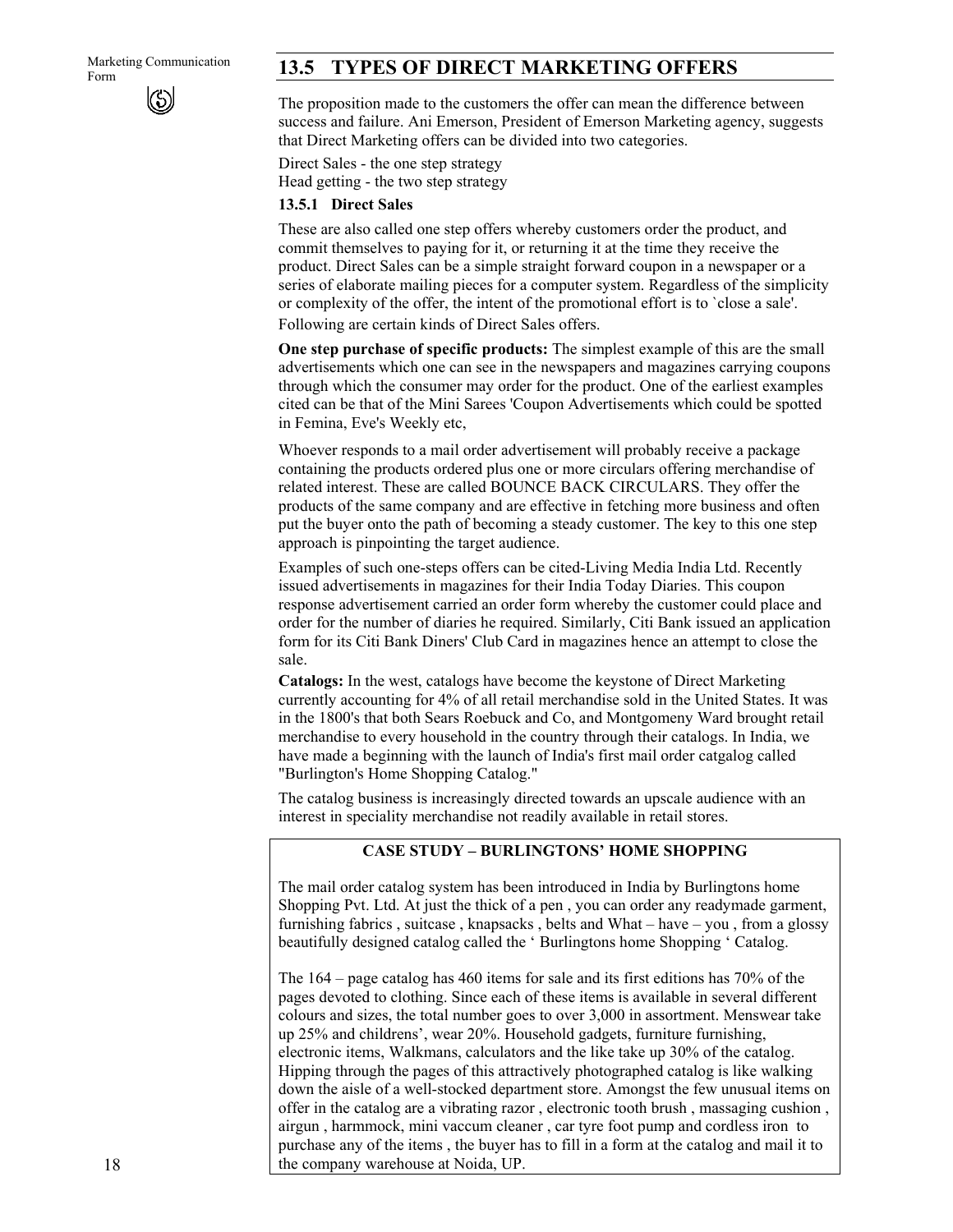Priced at Rs. 30, which is refundable from the first purchase, the catalog will be Direct Marketing brought out twice a year. Since each catalog has a life span of 6 months, there is, in effect, a price freeze throughout that period. Prices cannot change everyday as they can in shops. The second edition of the catalog is expected in March '91 with the addition of many more new items. The amount of space devoted to each type of product may also change, but that will be in response to changes in consumer demand..

The concept is specifically aimed at the working women who have plenty of money to spend but very little time to do it, yet who are ever demanding about the products they buy.

Andre' Kapoor, Chairman and Managing Director of the company, admits that the concept is a bold step in "a country where the fabric is never bought without feeling it and people ask the shopkeepers for a ` good price' even in the most standardised of product categories." But he feels that it should be a success because of the advantages of competitive prices, speedy delivery, choice of mode of payment and the customers' right to return products found unsatisfactory.

Before commencing operations, Burlingtons' asked Kirloskar Consultants of Pane to conduct a survey covering 1,450 respondents in 12 centres, who had monthly family income of more than Rs. 5,000. Positive response came from about 1,000 -(70%).

But there are reservations too, since many such schemes in the past have proved unreliable. To precheck all despatches to *their* warehouse, Burlingtons' has appointed Societe' General de surveilllance, a Geneva 'based company that offers quality verification services: For customers who want personalised attention, the company has agents who can be contacted easily.

To ensure against postal delays and breakages in transit, Burlingtons' conducted test mailings with more than 100 packages and discovered that the average transit time was 4.5 days with not a single piece lost.

There is a team of experts whose job is to choose and scrutinize each and every item, to check whether it meets the standards and whether it can feature in the catalog. Tiniest of details, for example, the packaging which consists of special quality boxes and cartons covered with white craft art paper has been taken care of. The despatch of orders takes place within 24 hours and where delays are inevitable due to clearance of outstation cheques, the company expects to effect delivery to the customers' doorstep in a maximum of 3 weeks.

Even though the mail order concept has taken off recently in India, it is certainly not a losing proposition, as can be gauged from the fact that Andre' Kapoor of Burlingtons' expects a turnover of Rs. 10 crore in his first year itself. The Bombay based ' 1st Mail Order Company' started by Mr. Leena Godiwala with an investment of Rs. 1.5 lakhs broke even within 3 months.

Going back a couple of decades, Bullworker, which was one of the pioneers in Mail Order Marketing, thinks it worthwhile, despite having a number of showrooms, to pump in an advertising budget of Rs. 3 lakhs every month in the mail order business. And it pays, as Mr. A.P. Natarajan, General Manager, Buliworker, states that the mail order business itself gives him 50% of the total sales.

Thus, we see that, Direct Marketing has been accepted as a recognized form of marketing with quite a few companies both old and new taking to it in a big way.

There has to be a reason for being for every catalog -a 'raisondetre, a niche to fill in an overcrowded market place. It should begin with the selection of merchandise and conclude with the physcial presentation of the catalog. In the final analysis, the catalog, should he perceived as worthy to browse and act upon. As the Indian market begins to clutter with this kind of marketing effort the marketers have to set themselves apart by continuously seeking new items and by refinement of the creative forces.

A typical catalog seller in the West offers a number of books designed to appeal to every specialised audience for instance, Spiegel publishes more than 20 specialised catalogs' besides the general catalog.

A successful catalog should convince the consumer that the marketer has a degree of authority in his field and that the goods are of value. A calculated effort has to be made to build it in the mind of the prospect to encourage buying with confidence. A guarantee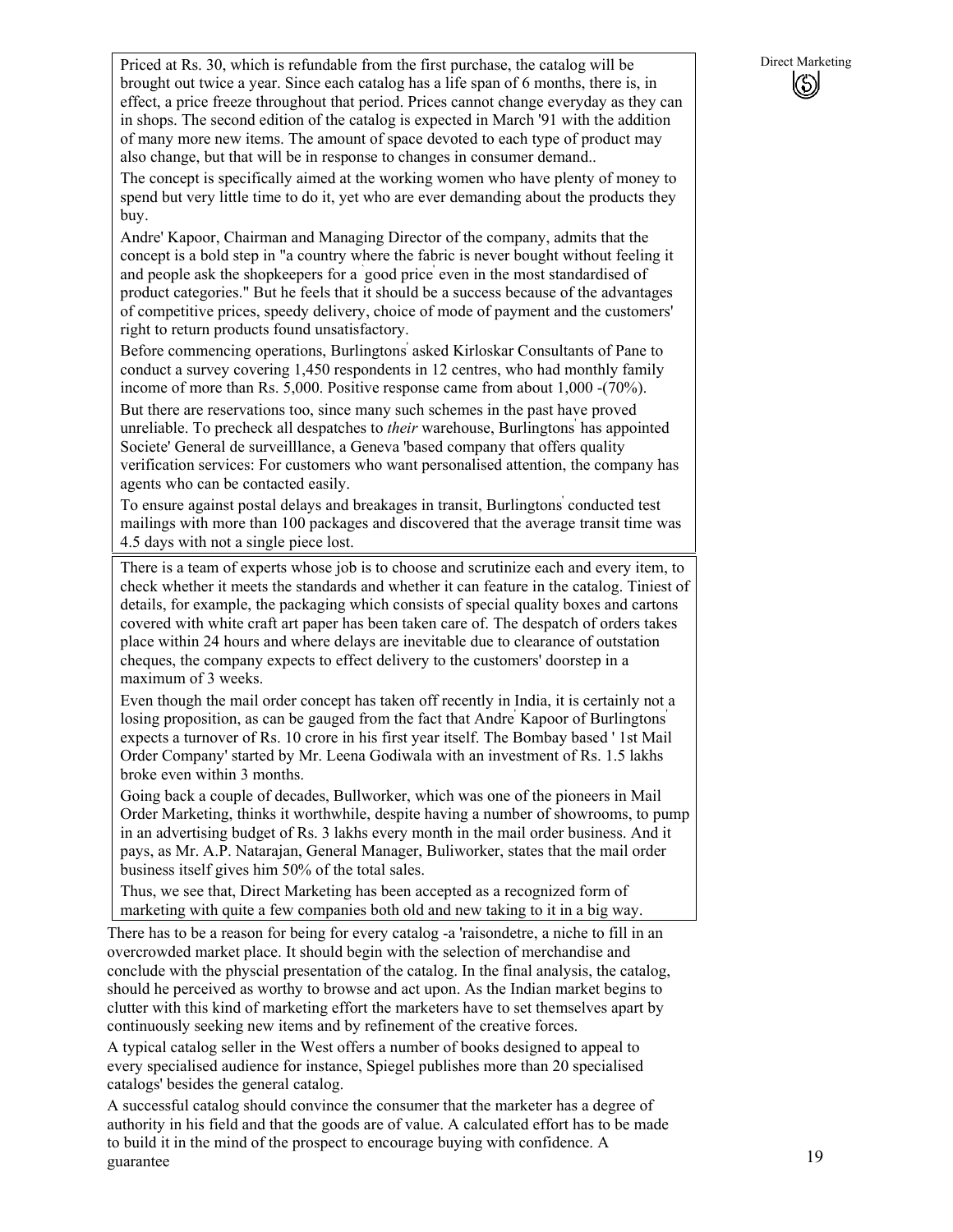of satisfaction is the keyword in such an effort. The consumer is to be assured that if he is unhappy with his purchase, he can return it for replacement, full credit or full refund. Direct Marketers are also. selective about the merchandise they offer to forestall potential fears customers have about dissatisfaction.

Companies a road have started featuring editorial contents and advertisements in their catalogs. This, while may offset the rising costs of the companies, provided the advertiser with a medium with minimum waste circulation and be connected to an audience in the mood to purchase. This has. led to marketing pundits to predict the advert of Magalogs, combining traditional catalog sales with limited advertising and editorial content.

Mailing lists for the catalogs are a combination of direct response lists and compiled lists procured from hotels, clubs etc. by matching their clientele profile with the profile of the prospective buyers.

While catalog design may be used as a foundation of individual design for the company, innovations and refinements may be helpful tools in a more polished presentation.

Adroit sales stimulation, appropriate to the target market, may be used to push the response beyond norm free trial periods, which is an incentive to examine and try merchandise with a privilege to return, free gifts or discounts tied to the size of the order, early order stimulations etc. are some of the typical tools used to push the catalog and provide incentives to the customer to take action.

An important feature of the Direct Marketers in catalog marketing after the mailing of the catalog is to cater to the fulfillment of the order after it is received. Enquiries/Orders received are processed, goods are packed according to customers' requirements and dispatched to them. This function also entails a prompt handling of complaints and adjustments to over come these and furnishing of further information and requests for additional orders.

There are major problems which may turn the consumer away and have an effect on catalog marketing in its totality. Slow delivery, black orders, shoddy packaging, wrong merchandise, poor catalog execution may just have a boomerang effect and may hinder the development of a possible establishment and favourable development of a long run customer relationship.

#### **13.5.2 Lead Getting**

Many products or services cannot be sold cost-effectively through a non-stop sales effort. A two-step or multistep programme is usually necessary when a significant customer investment is required or when personal interaction is necessary to complete the transaction. The first step is to determine potential customers and the second or following may be follow-ups to close the sale. It may consist of a personal visit, telephone sales call, dispatch of more detailed literature or even a product sample.

Two major uses of a lead getting programme are:

- 1. Identifying prospect/customer interest or potential prior to committing to the cost of a face to face sales visit - head qualification.
- 2. Generating interest and stimulating traffic into the local retail outlet Lead Generation.

In India, this technique is often employed by the foreign banks (Hong Kong Bank, Citi Bank, Grindlay' s Bank etc.) to get qualifying leads. A coupon Response Advertisement is issued in the publications that are read by the potential target consumers. The coupons received by the bank are processed and cooled. This is then followed up by a "Voice Contact" through the telephone to guage the interest and potential of the consumer. Depending upon the response, sales force goes personally to call upon the interested customer to finally clinch the deal. Such a technique may also be employed to get a customer to walk into the bank.

This integrated approach is called Response Compression the advertisement, mailer, telephone call followed by a salesman at the door.

Some marketers may also provide the customer with various options - of either ordering for the product, request for detailed information, calling for demonstrations /personal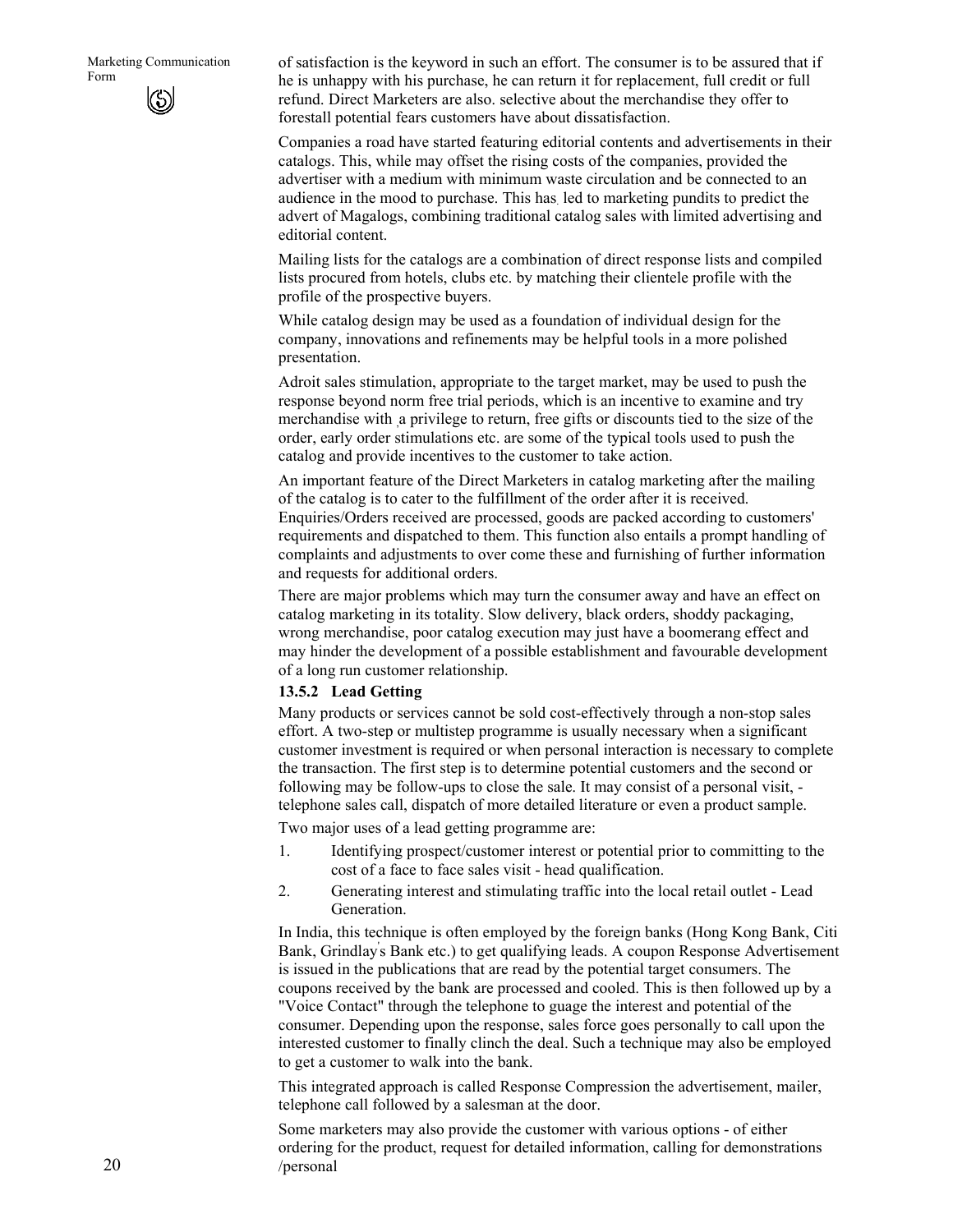# **13.6 MEDIA. FOR DIRECT MARKETING**

Direct Marketing is a discipline which can effectively use a wide variety of media. While the major medium used by Direct Marketing is direct Mail, it has branched out to encompass the Print Media (magazines and newspapers), Broadcast Media (television and radio) and Interactive Media (telephone and sales people).

#### **13.6.1 Print Media**

Magazines and newspapers convey Direct Response messages to measurable groups of readers in a `package' along with other advertisements and editorial matter.

Magazines provide "Audience Selectivity'- they attract audiences with common interests and characteristics. Specialised Publications offer an editorial environment compatible with the advertising messages they carry, ensuring that the reader will be in the proper ` mood' to receive the advertisment. The long life of the medium enables response to offers days from the receipt of the magazine. Pass along readership also expands the potential audience. Detailed product information and coupon can be incorporated in the advertisement because of the ample space available. Excellent reproduction ensures presentation of the product to its best advantage.

The rate of response is affected by various factors such as

- Size of the advertisement
- Use of colour
- The Response Device
- Advertising Environment

Timing of insertions can effect the results by as much as 40%. The right hand page position, the back cover are usually most suited for Direct Response Advertisements. Insert cards can be an important tool and even a poor position can often be made to stand out by an insert card. However, different offers, different space units, different creative approaches, can all be tested out on a limited scale before the launch.

While newspapers cannot be demographically targeted with the same precious as magazines, it is still possible to reach a specific audience segment by positioning the advertisement in a particular editorial section of the newspaper. While small Run-of-Paper (ROP) advertisements work consistently well for some advertisers, most Direct Marketers get better results from Sunday's supplements.

However, newspapers primarily remain a black and white medium and reply cards cannot be accommodated either in the main section or in the magazine section.

But as the closing date is only 2-3 days prior to the issue date, the Direct Marketer can place a second insertion, very quickly, if the results so indicate so as to build up .sales volume. In contrast, magazines build up response at a much slower rate.

India also like the western countries, has witnessed recently the `free falls' or the pre printed inserts which are inserted in the newspapers and magazines. They usually contain response devices such as a reply card for example, the Advertising and Marketing inserts which came in the Advertising and Marketing (A&M) Magazine and the Music Today inserts which came in the India Today issue. This insert was also supported by advertising through the print medium of magazines.

#### **13.6.2 Broadcast Media or Electronic Media**

The use of broadcast media - television and radio - by Direct Marketers in our country is still non-prevalent. Even in the West the use of this media accounts for a very small percentage of the total media mix.

Limitations of television for direct response advertising are its high cost and short duration of an individual commercial. It has however been gaining importance as a support medium ( as in the case of the ceasefire television commercials). The advert of (\$)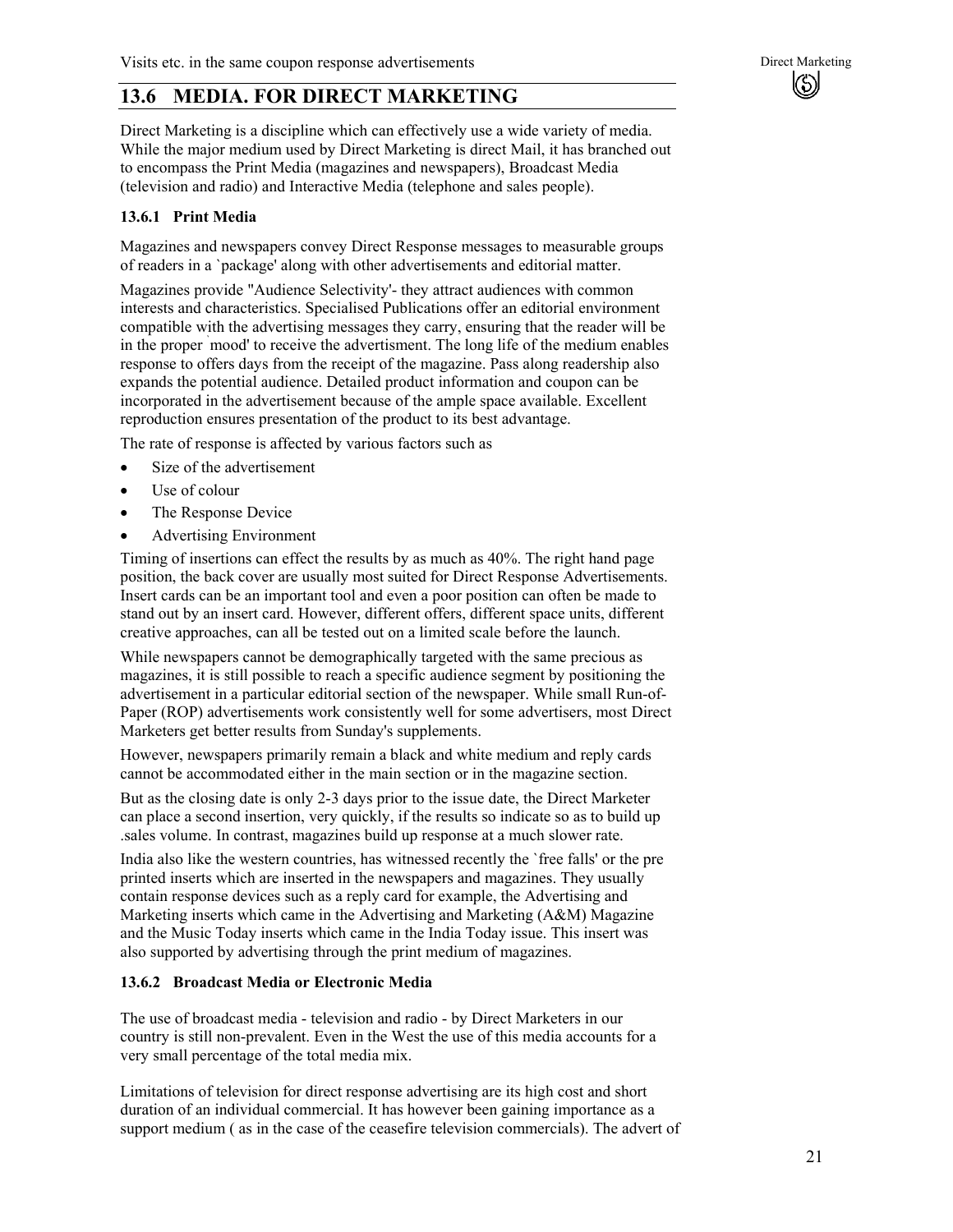cable television in the west has made possible more specifically directed messages and opportunities for market segmentation, thus raising the effectiveness (results v/s costs) the medium.

Radio has practical limitations as well. Much of radio listening is done when the audience is otherwise occupied with household chores or while driving automobiles, when pen and paper are out of reach. Further, it does not offer the opportunity to visualise.

A major disadvantage with both television and radio is the absence of a permanent response device, one that can be referred to at some time later.

#### **13.6.3 Interactive Media**

The interactive media of Direct Marketing encompass the electronic capabilities of the telephone. It is here that we emphasize on the place of personal selling as a Direct Marketing medium.

**Telemarketing (Dial-a-buyer):** Of late realisation has dawned on agencies and companies all over the world, including India, that notwithstanding the notorious inefficiency of the telephones, a lot can be accomplished by a small team just sitting in one place and dialing away and hence the emergence of the telephone as an interactive medium for Direct Marketing.

There are two kinds of telemarketing - outbound and inbound.

In outbound telemarketing the seller calls prospects to make a sale, to determine interest by offering sales material or to pave the way for a personal sales call at a later date. Pre-qualified outbound calls might include response to an enquiry, upgrading of an order just received, a new product offer to an existing customer or generation of responses/ transactions from a carefully selected list. Cold calls where there is no preexisting contract or recognition of the Direct Marketer must be carefully structured in content since by its very nature, a telephone call usually interrupts some other activity of the person being called.

The second type of telemarketing-inbound-is used in conjunction with some other medium and is normally an order taking operation. The telephone is used by the consumer for enquiries or to respond to solicitations in another medium (catalogs/magazines etc.). Due to its interactive nature it gives the opportunity to listen to customer complaints and suggestions and to streamline services. Two examples of such inbound telemarketing which can be cited are of `ceasefire' where the caller (consumer) can call up to place an order or for a free video demonstration, and of the `Golden Glow Soyamilk Information Centre" where the caller carrying up for further information.

' Telemarketing is highly efficient because it is targeted, personal and conducive to response. Sales efforts are focussed on those people who are most likely to respond. Being an expensive medium, it is generally not used for cold calls but more often to follow-up on the leads generated by mail or print advertisements as well as to sell additional products to existing customers. Though immediate sales may not materialise on the phone, but once a comprehensive list is drawn up, telemarketing helps in grading purchase intentions, persuading the reluctant, weeding out the uninterested and following up productive enquiries promptly. It is thus taken as a component of the integrated approach mentioned earlier that of Response Compression.

According to Sridhar, President of Bangalore-based Ogilvy and Mather (O&M) Direct, if mailers are followed by a telephone call (outbound telemarketing), the positive response rate rises by 70-75% " Mail may lie unopened for days, but when the phone rings, somebody runs to pick it up, even from the bath". O&M Direct strategy of combining mailers followed up by telephone calls did yield rich dividends for Grindlays Bank. Soon after the scheme was launched, it was discovered that 60% of the new clientele at one of the branches had been motivated by the telephone call. Says Sridhar, "The response was overwhelming, even in a difficult market like Hyderabad".

Not all product categories lend themselves to telemarketing. Soaps, soups and soft drinks are unlikely candidates. But while addressing a specialised community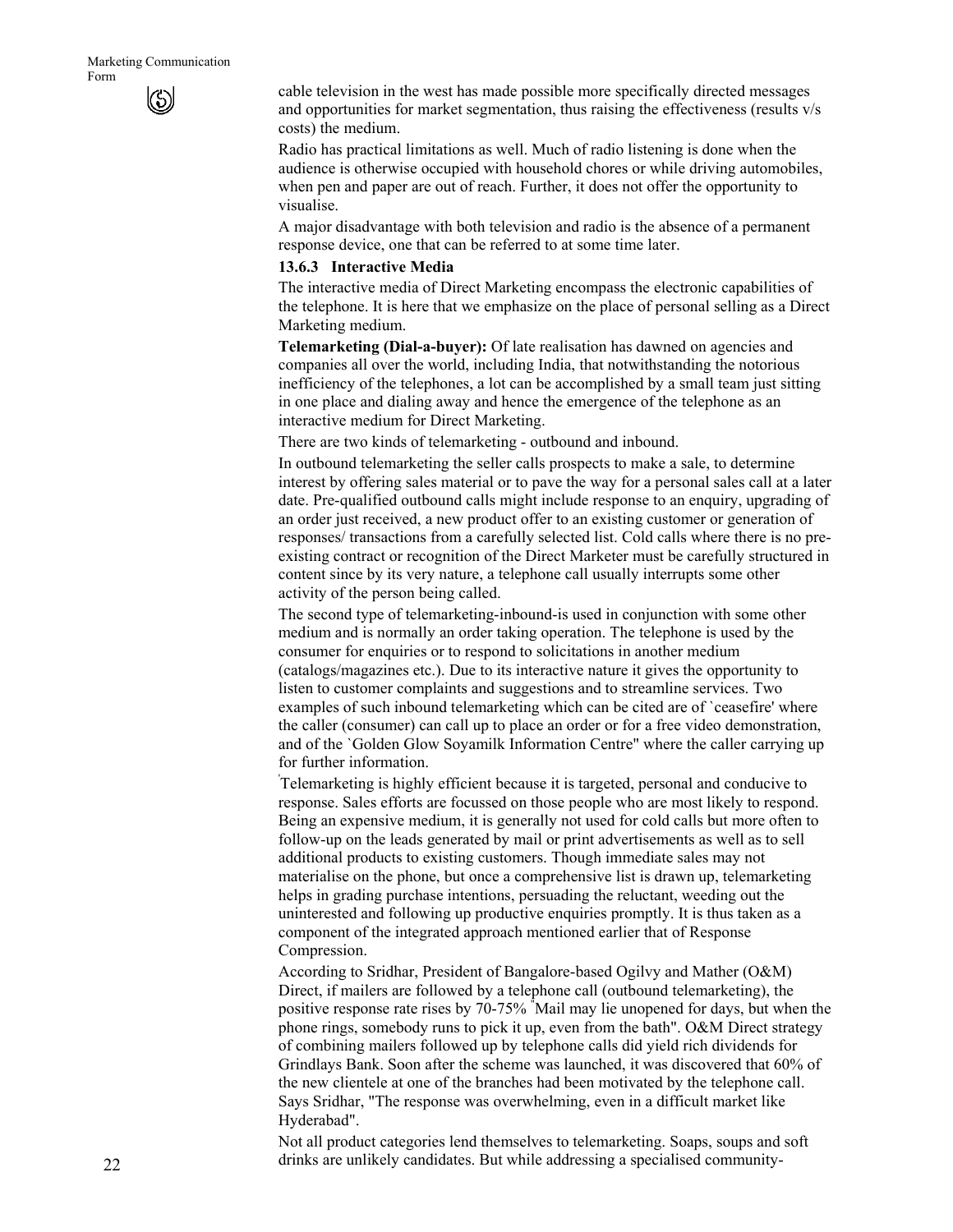Marketing departments in service industries such as hotels and banks are reaching for the telephone in a big way. At Citi Bank, telemarketing has been going on since mid-1989.According to Rajinder Sabharwal, Assistant Vice-President of Citi Bank, this is ideally suited to the service industry as it is personalisled which in turn spells exclusivity.

Magus Advertising's computerised telemarketing unit exclusively handles Citi Bank's work. A two-pronged strategy is followed. If an existing client has one account he is persuaded to sign up for another. And new respondents to the Bank's press advertisements and mailers are followed up on the `phone'.

Cost effectiveness is another plus point of this selling tool. According to Sabharwal, if Magus makes 20,000 calls, then even a 10% productivity ratio will generate enough . deposits to cover the costs.

A very important factor in telemarketing is well trained personnel. According to Ramesh Iyengar, Managing Director of Select Direct Marketing, the Direct Marketing division of Trikaaya Grey, tele salesperson needs to be well trained and cultivate a pleasant and well planned sales pitch, otherwise there would be more people hanging up than listening. He should have a through knowledge of the product and be well-versed in commonly asked questions. He should be familiar with communication skills. The best comes across as a conversation rather than a sales pitch. It is also essential to build and refine the prospect's lists. The caller should keep records of questions, complaints and comments about the company or product. Follow ups are crucial to develop adequate customer service.

Thus telemarketing is a dynamic medium which, when integrated into the total marketing process, will increase sales efficiency and profits and, above all, maintain contact with the Direct Marketers' most priceless assets - the customers.

**Sales People:** Besides the intervention of sales people in telemarketing operations and in lead generation programmes (which involve face to face contact if a Direct Marketing offer. brings a buyer into the retail location or when the sales person calls upon the buyer at his location in response to an enquiry), their intervention also plays an important part ' in closing the sale at various displays, exhibitions or fairs.

The strength of personal selling in Direct Marketing is centered , around the ability of the sales person to develop, modify and maintain a flexible inter-communicating relationship with customers. The face to face situation can be both complex and variable. As a result, sales people can be most difficult to manage. A key objective of the Direct Marketer, under such diverse. conditions, is to strike a happy medium between the desire for flexibility and the need for organisational control.

In any event, the sales person becomes an important adjunct to the process, often being used as an interactive medium as the occasion warrants.

While each medium has to be considered individually, exciting opportunities. exist for combining two or more media. When media are used in logical combinations, the results are usually synergistic. A multimedia approach is possible as in the case of the India Today Diaries where the advertiser has tried to combine magazine inserts with Direct Response Advertising.

### **CASE STUDY -- CEASEFIRE**

Apart from a brilliant case study in Direct Marketing, the success of ceasefire is also an interesting insight into how foresight and entreprenial ability can turn a non-entity into a household name and in the process turn conventional marketing wisdom on its head.

Even before he had decided on the product, Pheroze Engineer, Chairman and Managing Director, Real Value Appliances Pvt. Ltd, Was sure about one thing, whatever he sold, it would be a Direct Marketing operation since, as he says, "the role of the dealer in influencing brand choice in durables has been under estimated in India." There was no market research or survey conducted to find the likes or dislikes of the people, what product or brand they would prefer, nothing at all. It was just his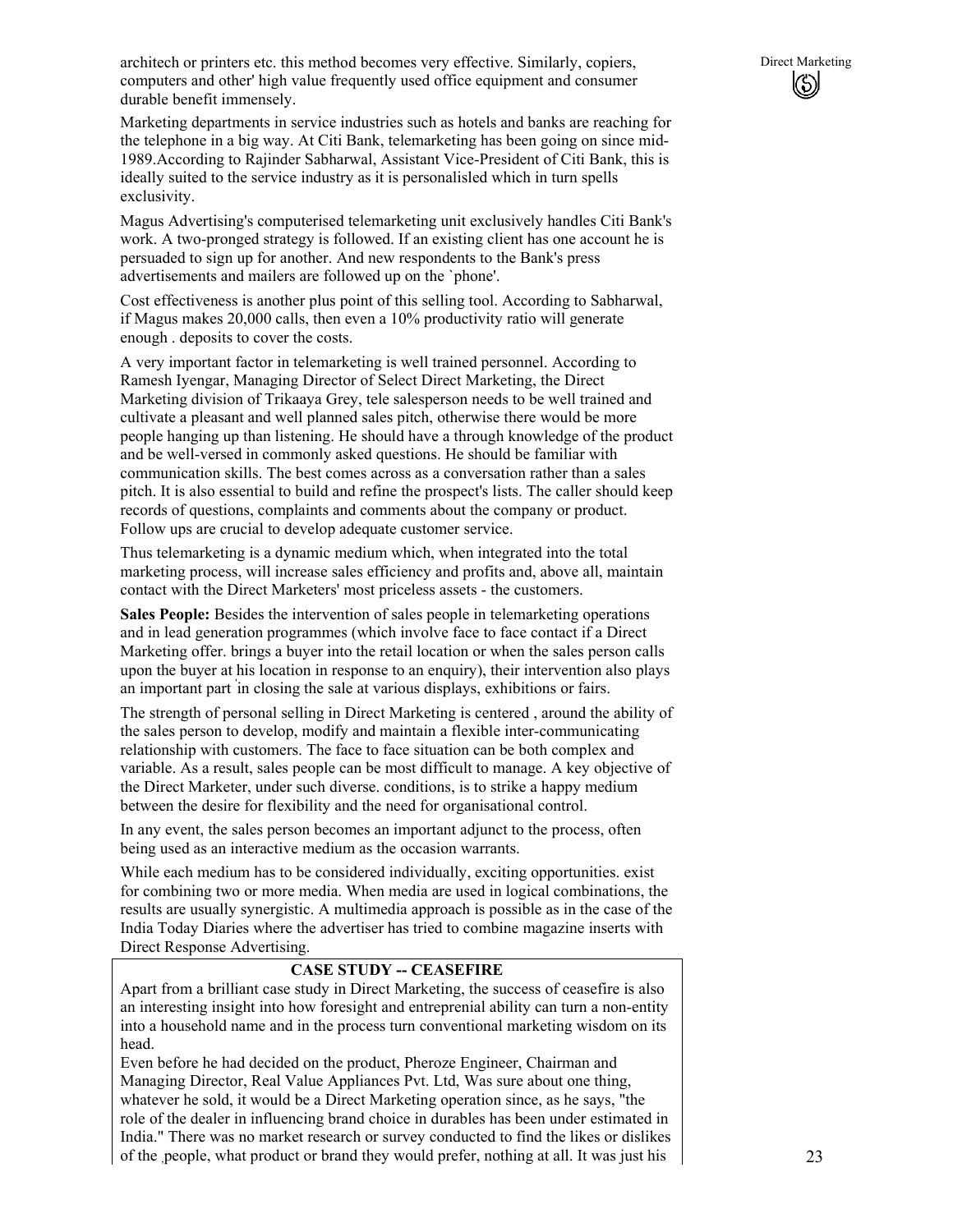gut feeling. And he decided that it would have to be an impulse buy, priced not more than Rs. 500, He realised that an average household spends nearly Rs. 2,000 on grills and other safety systems, and yet it is fire whish causes the maximum damage to life and property. so for his product, he decided on fire extinguisher.

But why a fire extinguisher, and what about the technology ? Says Engineer, " Technology is available a dime a dozen in India and abroad. If you know to deliver to the Indian heart , you can sell anything."

Realising that people were put off by the huge cause which could be used only for specific types of fires and which were bulky and hard to use , engineer decided that his fire extinguisher had to be small and seek ,it had to be attractive to prevent it being hidden away .It had to be , and look , user friendly so that people would not be afraid to use it for the chemical the Engineers settled for HALON 1211 which has a self life of 10 years and can fight any type of fire .

**September 1989 ,Bombay:** Selling of 500 gm. Cans of Ceasefire started with 45 salesmen, most of them in the age group of 18-22 years. Simultaneously, and advertisement campaign was launched in the print media. The combination clicked and average sales per salesman stood at 4.25 pieces per day in the first month itself. In December, salesmen were given a demonstration kit consisting of a VCP and a 4  $\frac{1}{2}$  inch TV Screen. An 8-minute video film was shown to the customers explaining why ceasefire was essential and why it made sense to buy one. The response was tremendous sales shot up to 6.6 units per person day.

Apart from door to door technique and commercial selling, a new tactic was triedthat of selling ceasefire as an essential car equipment 100 petrol pumps all over Bombay were covered by 140 college students over a period of two weeks. This technique of selling worked in two ways. (1) A completely new market was tapped; (2) There was a greater visibility of ceasefire.

Over 2,500 units were sold in this manner. As the Bombay market was getting saturated with the ceasefire population reaching 50,000 units, and also since there was vast market waiting outside to be tapped, Engineer thought of going national since behavioural entrepreneur is more likely to understand these than an outsider. Therefore, it was decided to have a franchise network nationwide. As a preparation for this, the company established 13 administrative branches by December 1989. On 5th January 1990, an advertisement appeared in 125 dailies across the country inviting applications from people interested in becoming franchisees for ceasefire. Outlining the basic proposition, the advertisement ended by asking interested people to tune in to the advertisement spots the evening before 'The World this Week' on television for an exhibition of ceasefire's prowers. In all, 2,000 applications were received. A clear guideline laid down for the appointment of franchises was that nobody who handled more than two products as a dealer already would be considered. The reason was simple; he wouldn't have enough time to devote to the new product because its' success or failure wouldn't make much of a difference to him.

The brand went national in April 1990 and initial reports indicated slaes between 30,000 and 40,000 units franchisees have now been appointed in more than 220 towns and cities. The company's full time employees in each state oversee and assist between 3 or 4 franchisees.

The sales targets for ceasefire are targeted to 85,000 units a month till the end of 1990 and sales figures for 1990-91 are expected to be between Rs. 25 crore to Rs. 35 crore.

And this is only the beginning Engineer believes that his company would sell anything between 2.5 million to 3 million pieces within the next two or three years. **All through Direct Marketing** 

The advertising and marketing budget for ceasefire was Rs. 3.5 crore which is now increased to about Rs. 4.8 crore. The reason for such a high budget was changing the image of the fire extinguisher in the peoples' minds. According to Ravi Gupta, Associate Director, Trikaya Grey (the agency which handled the ceasefire curiosity and convincing them that this small can of ceasefire was effective "so people started seeing beyond the large, unweidly can to a small container, but would they buy it? "Logic wouldn't work, so we decided to draw attention by emotional black mail," explains Gupta, Blackmail worked, and they bought it!

## **13.7 DIRECT MAIL**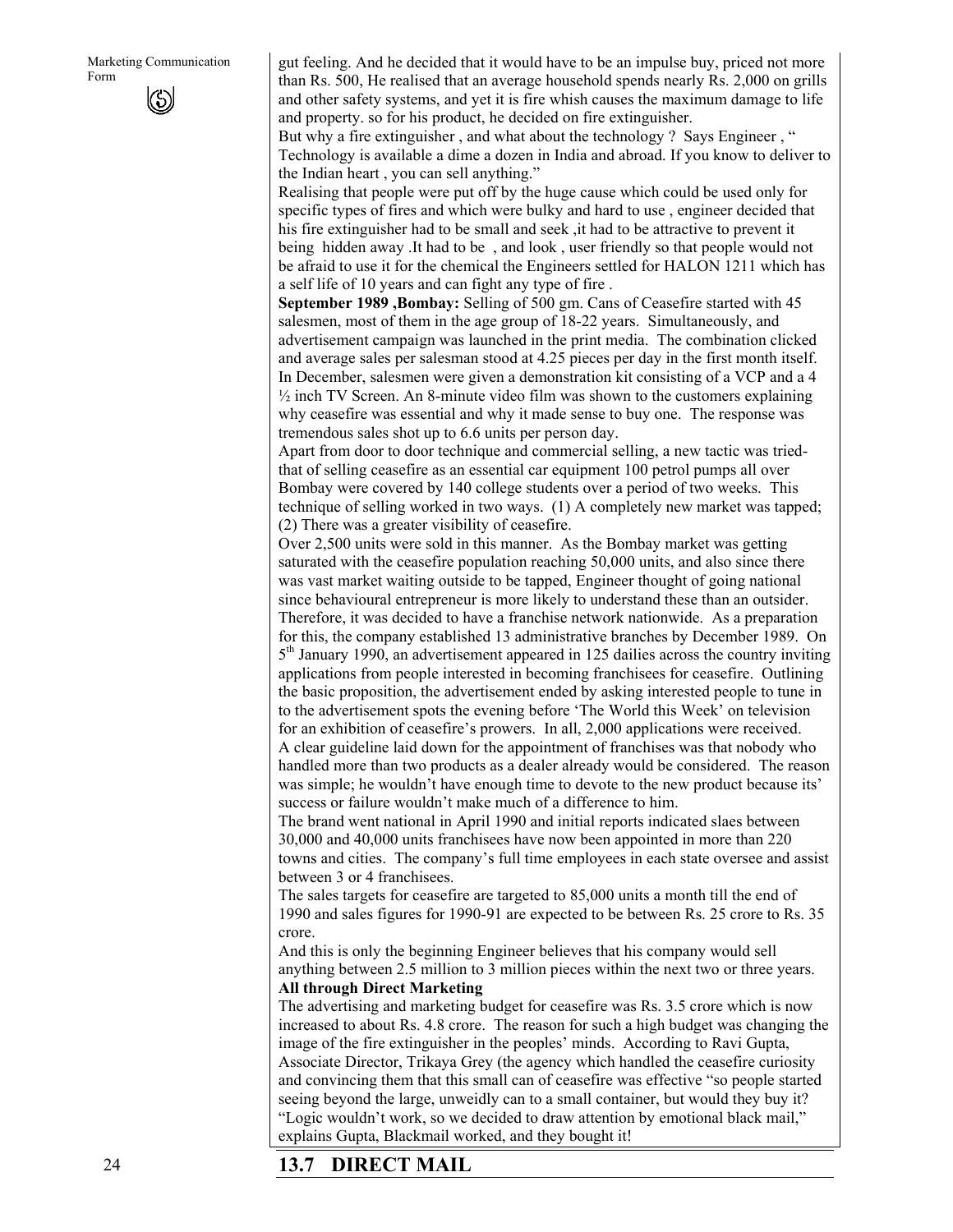Even though Direct Mail is only one of a number of Direct Response Techniques, yet Direct Marketing it is the category most associated with Direct Response Advertising in terms of both format and execution. It is rare that major advertising campaign do not atleast consider Direct Mail as a media vehicle.

According to the American Association of Advertising Agencies, Direct Mail offers five primary advantages. They are:

- 1. **Selectivity:** The market that the marketer wants to tap can be identified and covered in the way he wants it to be. Elimination by region, state, by market, by individuals is possible. The medium offers the benefit of minimum waste and maximum efficiency. The entire market can be hit with a single mailing or the market can be segmented and some prospects can be mailed six times as often as the others. Through a continuos process of selecting mailing lists, testing them and segmenting them, targeting can be made more effective.
- 2. **Ideal for Response:** A ready to use, pre addressed, postage paid reply card or envelope can be included to promote maximum response. Hence, it is an action oriented medium.
- 3. **Personal Impact:** The personal "one-at-a-time quality of Direct Marketing implies that the prospect reads the communication without competing intervening messages.
- 4. When mailing is done by name, copy and offers can also be adjusted to fit things known about the recipient. The computer letter has made a number of creative possibilities available to copywriters who want to individualise the letters they write. Addressing the person by name instead of addressing him as "Dear Friend" can make a significant difference in bridging the gap between the sender and the receiver of the message, leaving an enormous impact.
- 5. **Flexibility of format and Timing:** Minimum standardisation of format is required and each Direct Mail package can be made interesting through the use of various devices.
- 6. **Measurability:** Direct Mail lends itself to precise calibration of results. In a lead getting effort, the number of prospects converted into sales can be found out. An analysis of responses by variables such as list, copy approach, offers can be made.

A successful Direct Mail campaign will prioritise laying down the objectives of the campaign.

The four primary objectives of an effective Direct Mail campaign are:

- 1. **Building Sales:** It can be used to introduce sales people, promote other forms of advertising or announce a product introduction. It can also be used to make a sale.
- 2. **Cultivating Customers:** It should be effectively used to build customer relationships in the long run.
- 3. **Supporting Dealers:** Direct Mail can alert dealers to future customer promotions, educate them on service problems and survey them concerning their needs.
- 4. **Providing International Benefits:** It can also be used to build company morale. Internal newsletters and other employee communication are often used to personalise large corporations.

To depict two Direct Mail Packages, we would like to take examples of the Readers' Digest and of Marico Industries (for Sweekar Refined Sunflower Oil).

The key to successful Direct Mail is reaching the right person. The best product, the most creative message and even the lowest price are all wasted on a non-prospect.

Information about who the prospective buyers are, what they buy, how often they buy, whether they buy by phone or by mail, how much they spend and by what methods they pay becomes crucial to any Direct Marketer. These data bases are the secret weapons of most Direct Marketers,

In the '90's, the key word in Direct Marketing will be ` Data Base Marketing'. The process. is one of feedback between the sellers and their customers to more precisely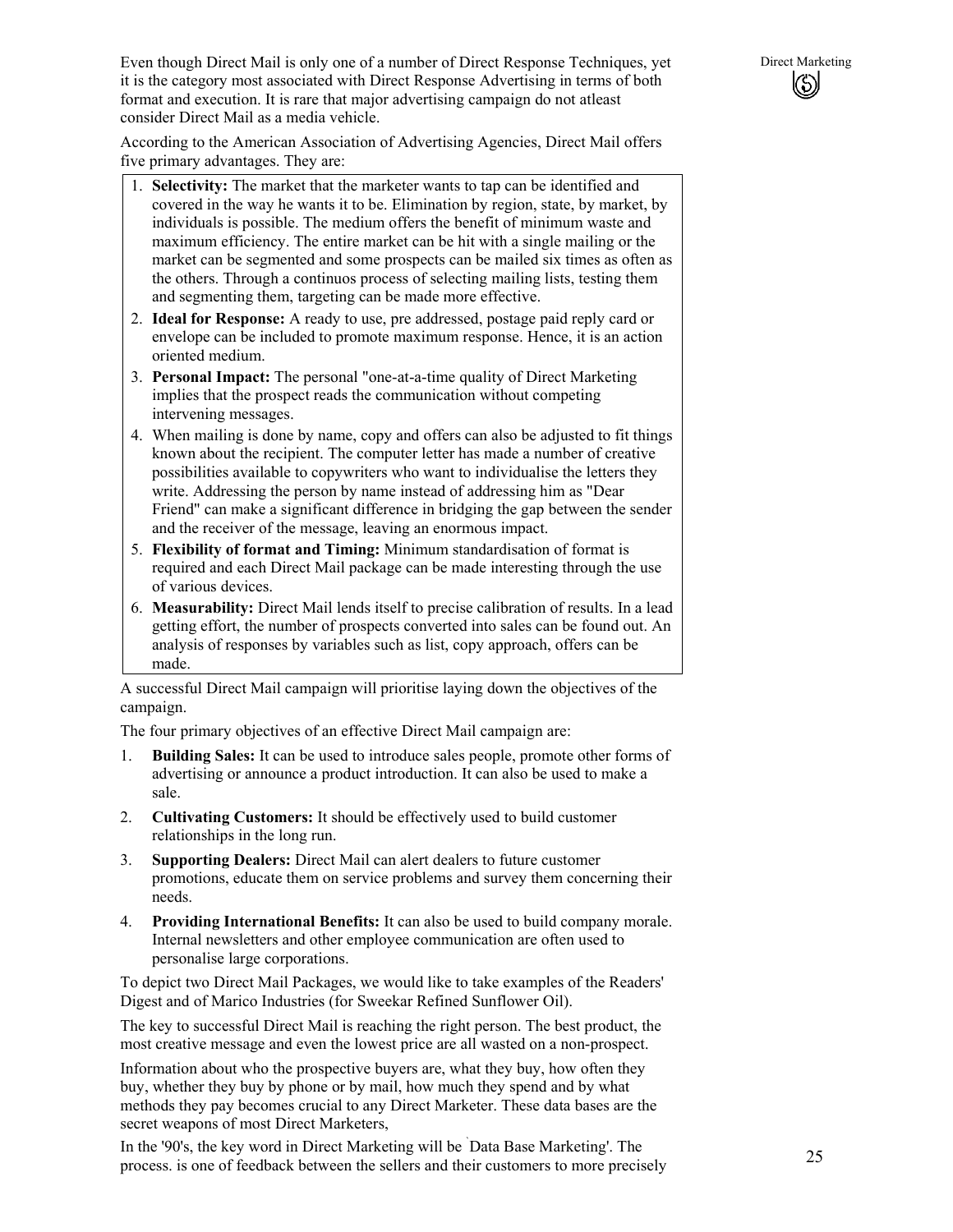define the latter's interest and purchase intentions and its constant updatation. In its simplest form, database marketing is a method of identifying the best prospect for a product from a larger pool of prospects. Outfits like Reader' s Digest and Bull worker have built up exhaustive databases which are very closely guarded. The Kamat's Club has built it's database by asking the consumers to staple their business cards to the Coupon Response advertisements which are to be mailed back. This technique has also been applied by the Travel Corporation of India.

The major sources of input for databases are the mailing lists. They are simply a way to organise otherwise random material into market segments.

There are basically two types of lists.

1. **Compiled Lists:** This is a list of names, addresses and information about the prospects combined usually by some common interests. Examples of such lists include telephone directory listings, the newly born, public records such as voters' lists. There are other extensive compilations in the business, professional, educational, Technical and agricultural markets. These lists are generally less valuable and less expensive than response lists as they do not offer a previous record of direct response purchases. Many see them as a supplement to response lists. They represent a source of external data.

2. **Response lists:** Mailing list houses may rent lists of people who have ordered something by direct mail or whet have responded to an advertisement for further information. The people on response lists are those who are prove to order by mail and therefore these lists are more productive than compiled lists. A mail derived list can either be a house list. (internal data or a list of customers/inquiry rented from other companies).

3. **House lists:** These are the finest asset of any Direct Marketer. The customers on these lists are those who may have bought by mail, have dealings with the company, have confidence in its integrity and merchandise. Such house lists - active customers, inactive customers, inquiries and referrals represent additional value at no extra cost.

House lists can be made more productive of these are looked at as specific segments in terms of geographic, demographic and psychographic segmentation.

4. **Rental lists:** In effect these are house lists of other business houses. Magazine publishers like the Reader's Digest can be a valuable source of information for such lists since they lend to reach certain demographic groups.

Within the Response Lists, there are certain factors which determine the likelihood of getting a response. Catalog giants, Sears and Wards have suggested the RPM-Recency, Frequency, Monetary-formula as a criterion to effectively and cost efficiently promote such an effort. It is based on the premise that recent responders are better prospects than prospect from Iong ago. Again, frequent responders are better than less frequent responders and, last but not the least, high volume purchasers are better than low volume purchasers.

The RFM formula forms a basis for manipulating the databases to extract the more profitable segments.

Another important factor affecting responses is seasonality for most products the same Direct Mail package sent to the same list may have widely varying responses depending upon the time of the year it is mailed.

Reader's Digest are pioneers in running Direct Mail campaigns during Diwali and New Year seasons.

Regardless of the nature of the lists, they should be clean and up-to-date. The contents of the list must be "as described" or wasted mailing will occur. Names and addresses that are undeliverable clearly result in wasted expenditure.

Such a file maintenance procedure will involve continuous updatation with regard to addition of names, change of addresses, recording new orders and requests etc.

A serious problem faced by Direct Marketers in compiling and maintaining lists is the potential for duplicating the same individual or organisation not only within the house list

but also without and between the response lists and even between the house lists and response lists.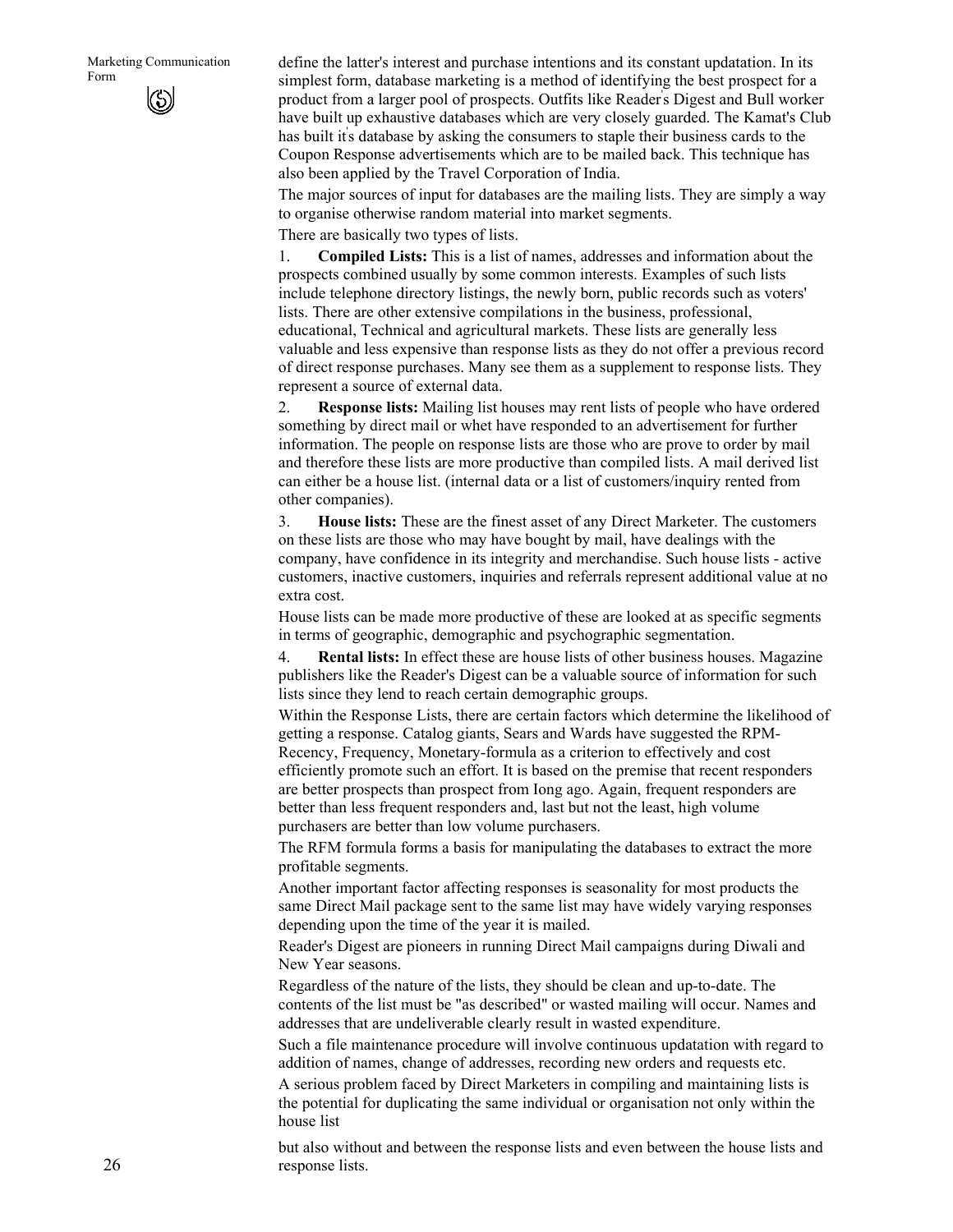Such a problem is removed by the data-processing operation of "MERGE-PURGE" Direct Marketing wherein the computerised lists are merged together and duplicate names are purged so that what is obtained finally is only a list of net names and addresses along with a unique source key that will enable responses from each list to be tracked. This also avoids damage to the goodwill of the public.

#### **Other Direct Mail Techniques**

1. **Package Inserts :** These are used to promote additional purchases of products sent to customers or to promote other items in their product line. They do not involve additional postage costs and are directed at proven customers who have just made a direct mail purchase since they are sent along with the packages of the recently ordered goods.

Ride alongs are inserts which are sent along with packages of other companies after careful negotiations with them at a fraction of the original costs.

2. Co-operative Mail Advertising: This may be pursued in an attempt to share expenses keeping in view the high cost of mailing. However, such a mailing may be highly impersonal since each advertiser's message will have to be very short. Secondly, it is difficult to reach specific customers through joint mailing and hence this also decreases the value of mailing.

3. **Syndicated. Mailing:** Here, the marketer may though prepare the piece himself but may make financial arrangements with other mail order companies, to mail the offer under their letterhead.

### **13.8 DESIGNING EFFECTIVE DIRECT RESPONSE PACKAGES**

Producing tangible, traceable, immediate results on a cost effective basis is what Direct Marketing is all about. And this is what sets Direct Marketing creative works apart from the general advertising work. General advertising is largely showmanship, but Direct Marketing is all salesmanship.

The creative process used in developing Direct Marketing promotions, whatever the format, begins with research that leads to both product and market and draws heavily on promotion that has by its competitors. Such research and idea generation ultimately leads to development of a concept and then an offer. Good creative work not only proves the value of a product/service to the reader but also pushes the product by asking for an order.

Joan Greenfield, Vice President and Associate Director of Kobs and Bready Advertising suggests certain rules that govern creative work in Direct Marketing. They are:

- Make sure your creative work meets your marketing objectives.
- Be sure your creative work is appropriate for your market.
- Learn as much as you can about your product or your service
- Do not just present your product-sell it.
- Always ask for the order.
- Then ask for the order again the key to Direct Marketing is action.
- Always show the competitive advantage of your product/offering.

As long as your language is clear, simple and direct, as long as your graphics make sense without having to be explained and as long as your solicitation is structured so that it directs your prospect to the action device, the creative effort stands a good chance of . being successful.

#### **Direct Mail Design**

A Classic Direct mail package consists of

The Mailing envelope

(\$)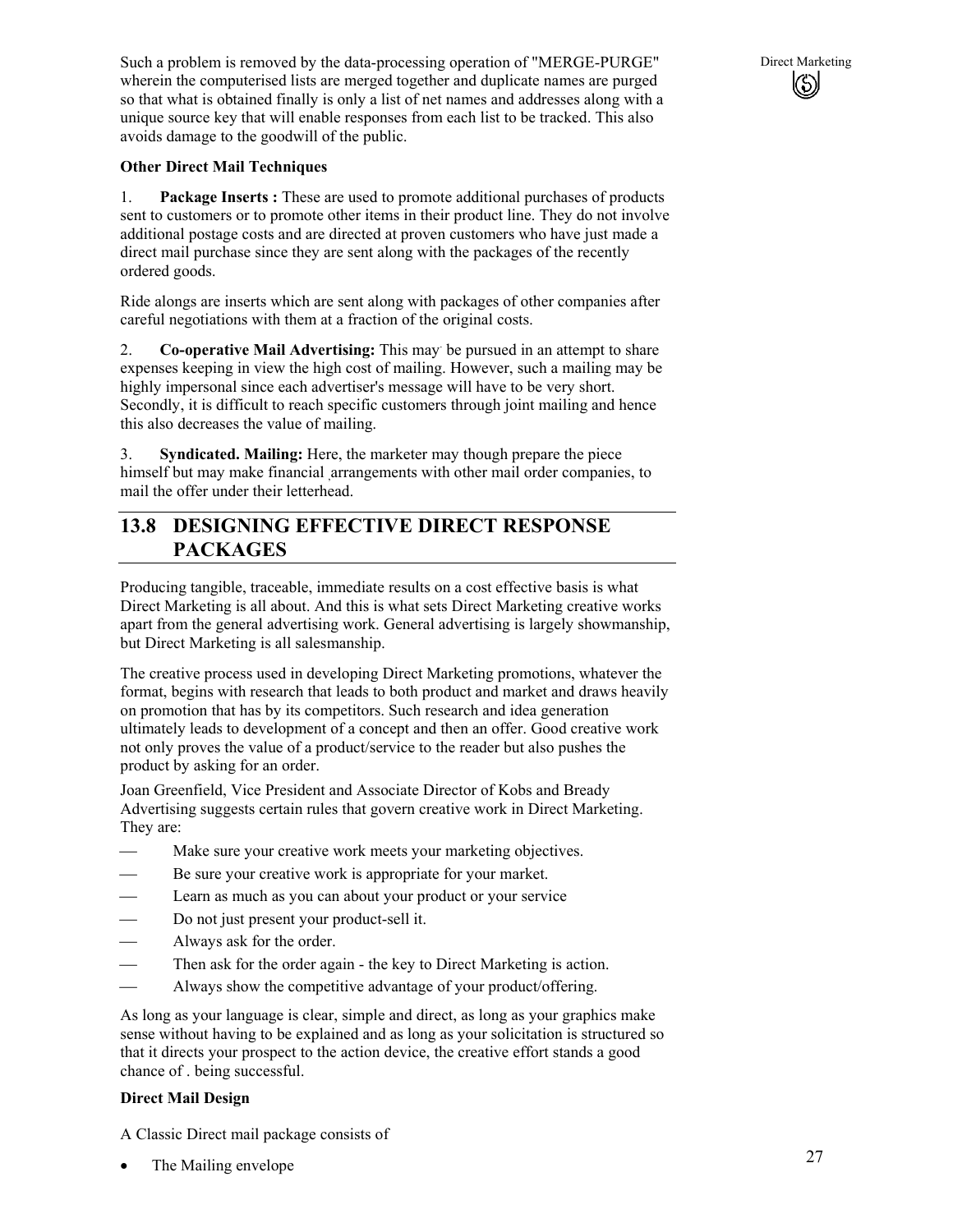- 
- A Circular
- A Return Device
- A Reply Envelope

The different pieces in the Direct Mail package should be linked to each other with similar design features, However, each piece in the package must stand and sell on its own.

**The Mailing Envelope**: The carrier envelope has one job to get itself opened for this reason, the teaser copy is often used to lead the recipient inside the mailing envelope; to entice but not to reveal. The envelope may have extra cutouts or "windows" to let the brochure show through somehow. The company logo should be kept prominent on the envelope. Various sizes and shapes, along with paper and illustrations, can provide a look and a feel of importance, urgency, prestige, bargain.

**The Letter:** The key ingredient of Direct Mail.

One of the prime advantages of Direct Mail is its capacity for personal, one to one communication and the letter provides that personal communication.

A frequently asked question is, "How long should the letter be? The answer - As long as it needs to he to give the reader all the facts/encouragement he needs in order to make a decision and respond. A letter can be narrative and intriguing or it can be factual and staccato.

Bob stone has laid down a 7-step letter writing formula.

- 1. Promise a benefit in your headline or first paragraph.
- 2. Immediately enlarge on your most important benefit.
- 3. Tell the reader specifically what he or she is going to get.
- 4. Back up your statements with proves and endorsements.
- 5. Tell the reader what he or she might lose if he or she doesn't act.
- 6. Rephrase your prominent benefits in the closing paragraphs.
- 7. Incite action,

The offer and the tangible benefits should be included in the opening paragraphs of the letter. The core of the letter should provide facts about the product or service. The benefits should be enlarged upon here and if possible be backed up by third party testimonials, It should. be wound up by a call for action and a logical reason to act 'now'. The 'P.S'. (Post Script) at the end of the letter has high visual value and thus should be used to restate the offer, highlight benefits, direct the reader to another part of the package.

The letter should look like the letter, each paragraph indented, copy should be concise, simple and straightforward, sentences and paragraphs should be kept short. Underlining important points will ensure that the reader gets the message quickly,

**The Circular**: The circular (also called the folder or brochure) is used to augment the letter, to provide product specifications, to cover technical points such as pricing, to provide preselling narratives and photographs, all with the incorporation of benefits to the reader. It may be as simple as a single sheet printed on one side only or may be as duplicated as a multifolded brochure or a multipage booklet.

**The Response Device:** It provides the means for the action requested of the recipient of the package. It may be as simple as a postage paid reply card with a mere "check off' of instructions or it may be an order form providing for remittances along with specific product selection. All the necessary elements of the response/transaction have to be provided in a condensed format at the same time keeping the form logical, orderly and simple. Involvement devices (tokens, yes/no options, contest entries) should lure the reader into action.

**Gift Slips and other enclosures:** A free gift offer, fetches better results by putting that offer on a seperate slip rather than building it into the circular. Other enclosures, if printed in colour and of a different size form other mailing components and may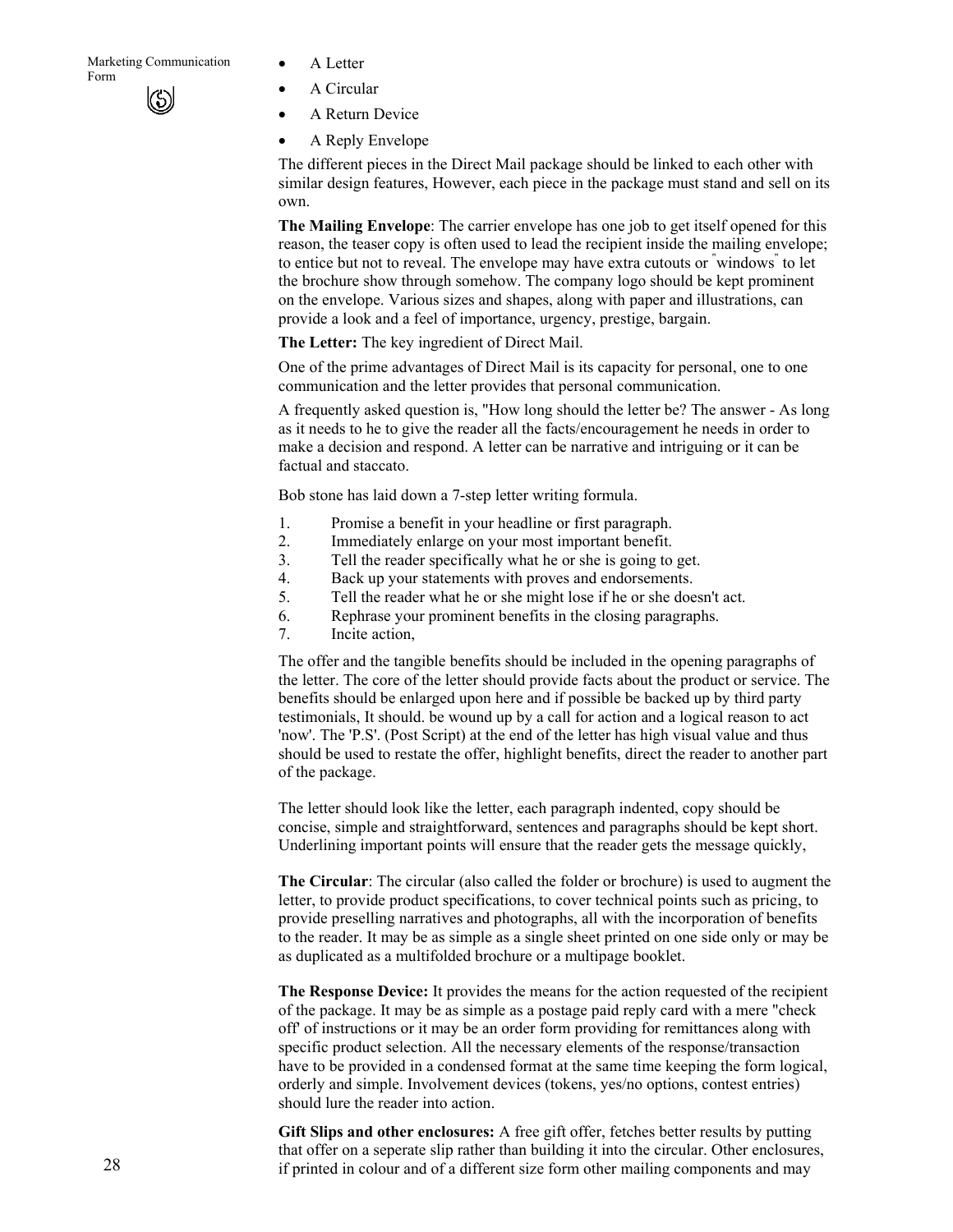stand out and get attention. Direct Marketing

**The Reply Envelope:** Unless a card is used as a response device, a separate envelope is included in the package. Often, depending upon the mathematics of the offer and whether or not curiosity seekers are to be discouraged, reply postage is prepaid. Sometimes, wallet flap envelopes incorporate an order form on the seal flap. There are, too, a great variety of specialty envelopes that provide an order blank combined with a reply envelope.

Moving the reader from one piece to the next requires that the copy and layout flow from one to the next in a consistent manner. It has to be made sure that the Direct Mail copy tracks from the beginning to the end-offer in the beginning, details on the inside and finally, how to order in the end.

If we analyse Club solace, a comprehensive Personal Assurance Package brought together by Citi Bank, Diners' Club and the New India Assurance Co. Ltd. for Citi Bank Diners' Club embers, we can see that there are two letters which have been written - one each by a senior manager of each company. This is accompanied by a brochure - "More on Club Solace" - along with the letters. Two application forms have been provided which form the response device, which can be mailed back to the marketers in the Business Reply Envelope, which forms a part of the comprehensive package.

Another Direct Mail package has been desilgned by Titan Watches.

#### **Catalog**

An efficient catalog should be convenient, unique and considerate. It may be themed - thus providing a logical format for execution. Endless themes from season to style, from needs to special interest may be used. However, some may opt for a no theme presentation, a pot pourri of mixing of merchandise, lending interest in the book. The appearance of the catalog should appeal to the target market. The appearance may be varied from one catalog to the next to match the theme variations. The creative execution is of prime importance in translating the theory of a catalog into the realisation of a book.

The catalog cover design must work harder than any other ingredient in the medium. It must make a statement of believability and credibility for the company as well as entice the prospective customer to open the pages of a catalog, Thus, a careful selection of the item for the cover is essential.

Bob stone has laid down certain guidelines for selection of items for the cover.

- The item should be unusual, not generally found in retail stores/ other catalogs.
- It should be deemed photographable by the creative staff.
- It should be representative of the line of products offered inside the book
- It should be understandable requiring only one depiction to show its features,

As a catalog is perceived by spreads - two facing pages - the placement and arrangement of the elements should help direct the movement of the eye to encompass the entire spread. Every entry should be treated as a mini-advertisement. Drama in page layout can be achieved by varying the size of the depictions, so that atleast one item on the spread is shown quite large and treated as important. Catalogs are primarily a photographic medium. Unlike almost all direct response media, pictures are more important than words in catalogs. They must first capture the prospects' attention. They should be expressive and motivational. It is thus that the use of colour becomes very important full colour pages should be used where the product demands it and if colour is to be used minimally, then it should be used on the front and back cover.

A careful colour selection is to be made; Colours which are comfortably perceived and are pleasing to the eye should be used as a backdrop for the merchandise. The copy should never detract from the graphic presentation but should be used subliminally to

inform and entrance. It's content should be succint, informative, accurate. It should be concise yet complete and clear. An acceptable format for the listing and sequence of the item name, number, price, postage and handling charges can be developed.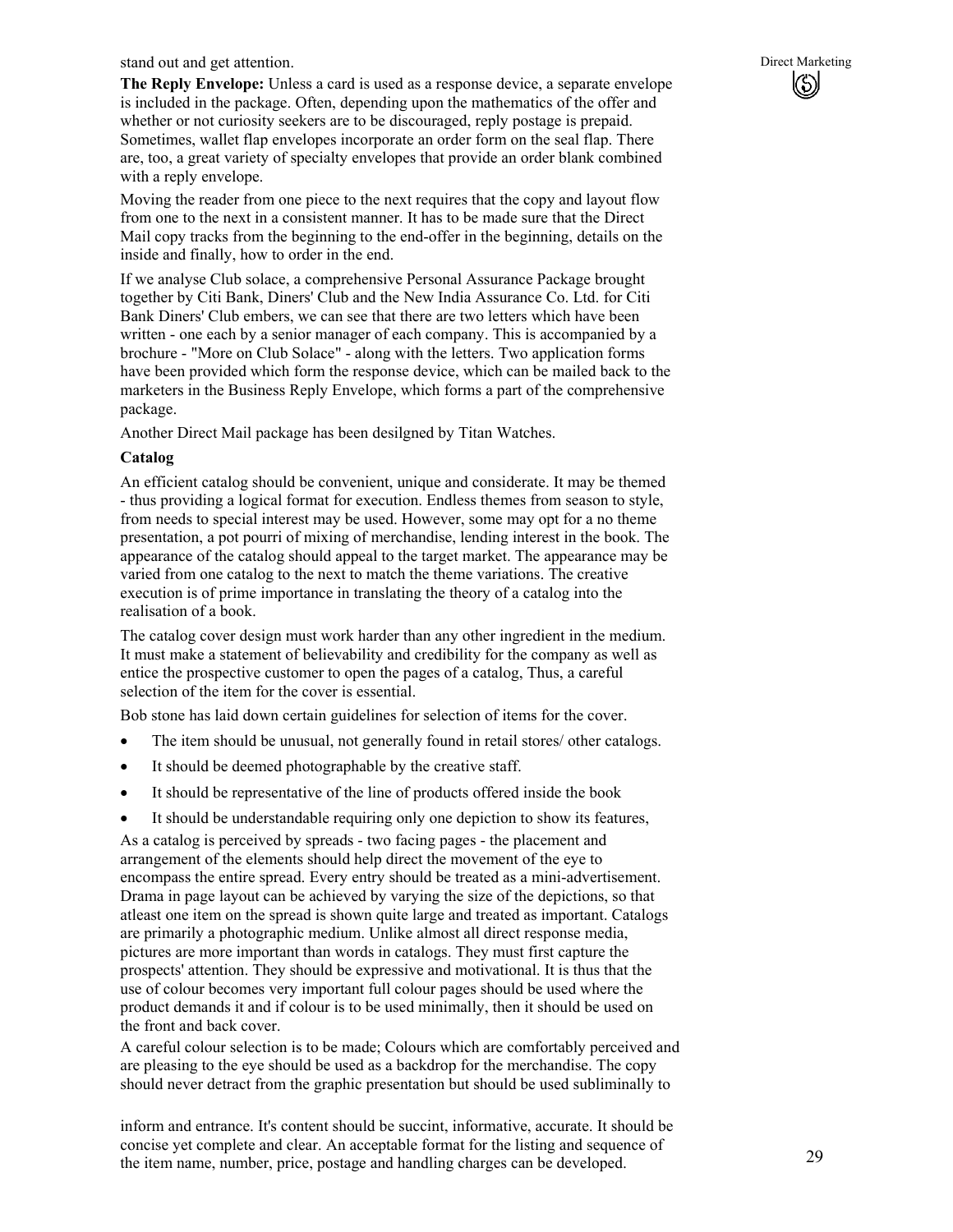#### **Print**

Many of the creative techniques needed for creating a successful mail package are also necessary for creating productive Direct Response Advertisements in magazines and newspapers, but as the space available is limited, most of the gimmicks, gadgets and personal tone of Direct Mail may not apply here. This throws a heavy load of responsibility for the success of the advertisement on a carefully worded headline, a compelling opening, lightly structured copy and appropriate visuals.

Like catalog copy, the headline must gain attention very quickly and the body copy must tell the story completely and concisely. The copy must be benefit oriented. Graphic designs should lead the reader through the advertisements' elements in the sequence intended. Illustrations augment the copy. Sometimes, testimonials may be used to lend credence to product chains. The advertisement must ask-for action effectively, whatever the necessary form of action be.

If a coupon is involved, enough room should be provided for the requested fill in the coupon should stand out from the rest of the advertisement. It should be large though not more than 20% of the area unless the details required on it demand larger. The copy on it should be large and easy to read. It can be in a rectangular form surrounded by a bold dotted line and should, be placed on the lower outside corner. The terms of offer, including the price, should be clearly stated. The coupon should look formal, legal and valuable. If a free gift or brochure is being offered, it could be picturised on the response coupon.

### **13.9 SUMMARY**

Direct Marketing has finally found its fact in India. Direct Marketing offsprings of the. Advertising agencies and even independent Direct Marketing agencies have sprung up in the major metropolitan cities of Delhi, Bombay and Bangalore.

In the Direct Marketing arena, 04 M Direct was the first to take the plunge in 1987 under R. Sridhar MAA Communications then flagged off Corporate Voice Direct. Lintas has conducted a couple of campaigns through its market links division, set up in June 1988. These were then followed by Select Direct Marketing (p) Ltd. And Tara Sinha Associates respectively. Others have been getting into the act, at least in building up databases. In a hoarding campaign for the launch of `The Indian Post' in Bombay, Contract Advertising Intelligence Service Pvt. Ltd. did,

The way the mass media got proliferated on one hand and got cluttered with multiplicity of brands on the other; marketing practitioners have been able to target their communications to individuals rather than segments. This has been possible because of developments in Information Technology, which facilitated the direct marketing, efforts by making the data-base available. Today direct marketing is well accepted and cost effective methods of marketing communication,

### **13.10 SELF ASSESSMENT QUESTIONS**

- 1. Differentiate Direct Marketing from Direct Response Advertising and Direct Mailer.
- 2. What are the characteristics and advantages of Direct Marketing?
- 3. Read the following case carefully. What lessons you draw from this case, if you have to develop a Direct Marketing Programme for your company.

### **CASE STUDY -- ROTHMAN'S CIGARETTES**

Rothmans hoardings and newspaper advertisements can be seen all around nowadays. This multinational is here, back again, courtesy Godfrey Phillips India who have tied